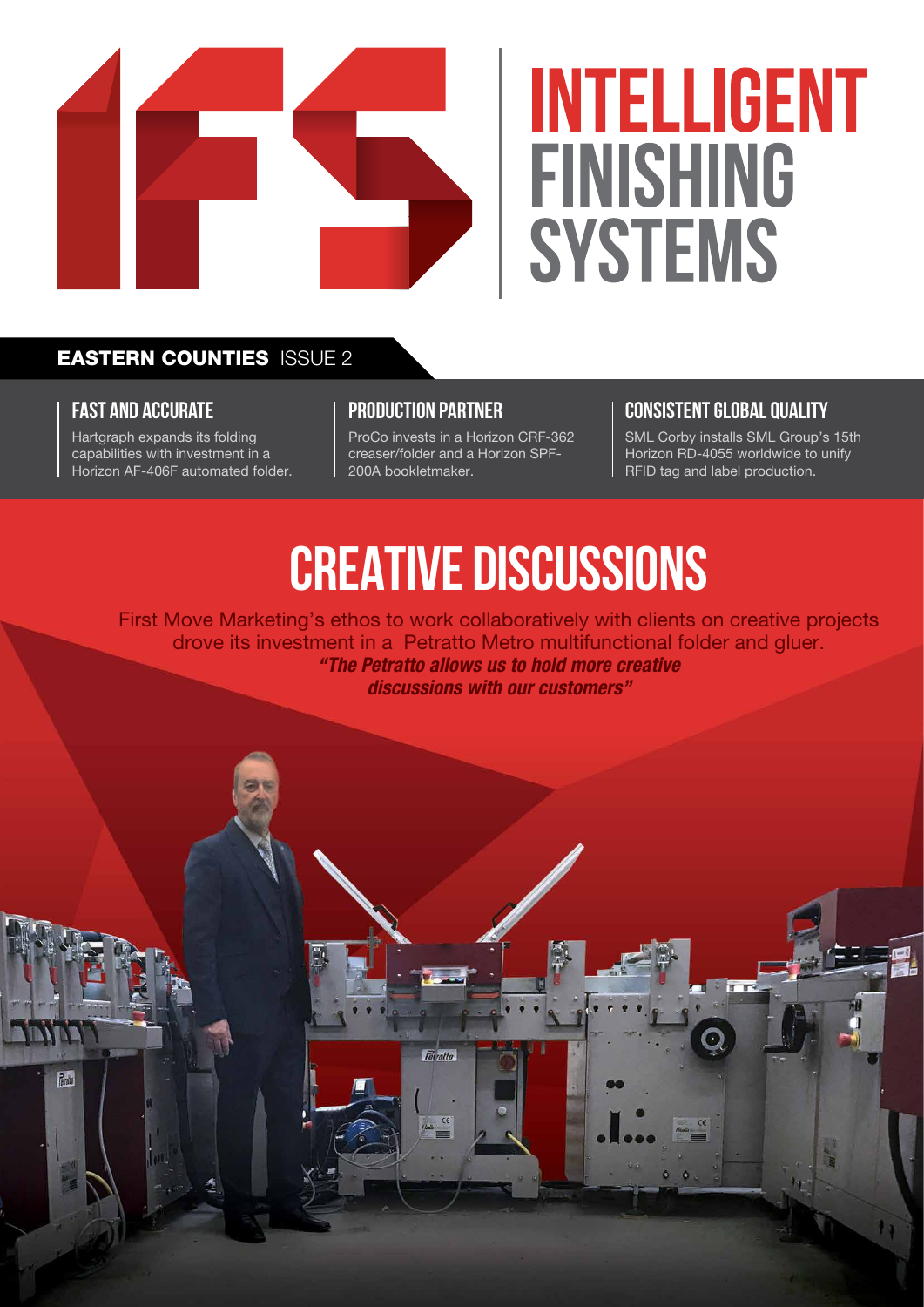### **HELLO& WELCOME**

**Welcome to the latest version of our newsletter. In this issue we start with a look at some of the most popular systems in our broad portfolio. They include:**

#### Horizon StitchLiner Mark III

The next-generation StitchLiner builds on the hugely successful innovative StitchLiner series. Complete with servo drive technology, the system runs at a maximum speed of 6,000bph and up to 12,000bph with two-up production. It is also capable of producing A4 landscape booklets at speeds of up to 5,300bph. Equipped with a new large 12.1″ HD colour touch screen it offers enhanced operation with fully automated job set up in less than a minute making it 30% faster than the StitchLiner 5500.

#### Horizon BQ-480

The variable four-clamp 800bph perfect binder delivers a faster set-up speed with an improved production speed for variable book production. It features customized automated setup accounting for paper type, signature vs loose sheet, sewn book blocks, notch binding and other key factors for higher quality with less effort. The BQ-480 supports both EVA hotmelt glue and PUR hotmelt glue. A rigid clamping system holds the book block firmly in position and a unique book delivery mechanism delivers the book gently for high quality books up to 65 mm.

#### Horizon HT-1000V

The Horizon HT-1000V variable three-knife trimmer produces high quality variable short-run and book of one production at up to 1,000 books per hour. It can handle untrimmed and trimmed sizes, up to 65mm thick. It features a uniquely designed user-friendly interface that enables intuitive operation and fine-tune adjustment. 200 jobs can be memorized for repeat orders or special applications.

#### Foliant Mercury 530NG

The 25mpm B2+ Mercury 530NG heavy-duty industrial laminating system includes a Heidelberg suction feeder and a high speed bump separator as standard. It is perfect for processing both digitally and litho printed B2+ sheets. The Foliant Multi-functional Inprinting Unit makes foiling and spot varnish fast and affordable for short run and personalised print. It runs a wide range of colours including gold, silver, red and green and a clear gloss for spot varnish. It suits a broad range of end uses from corporate stationery to POS and book covers.

### **Petratto Metro CREATIVE DISCUSSIONS**



David Amor, Managing Director of First Move Marketing, with the Petratto Metro.

### First Move Marketing's ethos to work collaboratively with clients on creative projects drove its investment in A Petratto Metro multifunctional folder and gluer.

David Amor, Managing Director of the High Wycombe independent provider of direct mail marketing solutions, explains: "We wanted to work with our clients. If we can help them do it better or be more involved it supports the relationship we have with them. That is what makes us a little bit different.

We have around 200 customers and don't specialise in any particular sector. We do a lot of things for a lot of different clients and our intention is to continue that. We looked at the system after talking to a client about what they wanted to do and how we could help them," says Amor. "But now we can see how it will enable us to offer additional services and work more imaginatively." There were a number of reasons Amor chose the Petratto Metro: "I didn't want one system that did one thing, I wanted one that would do a number of things. The Petratto does that and allows us to hold more creative discussions with our customers. We tend to work on shorter runs and innovative jobs which this system will help us do. It is a long-term investment that we will find many ways to work with." As for First Move's collaboration with IFS, Amor states: "We had a couple of discussions with IFS about the system and liked its proactiveness and creativity – particularly when considering the options made possible by the modular elements.

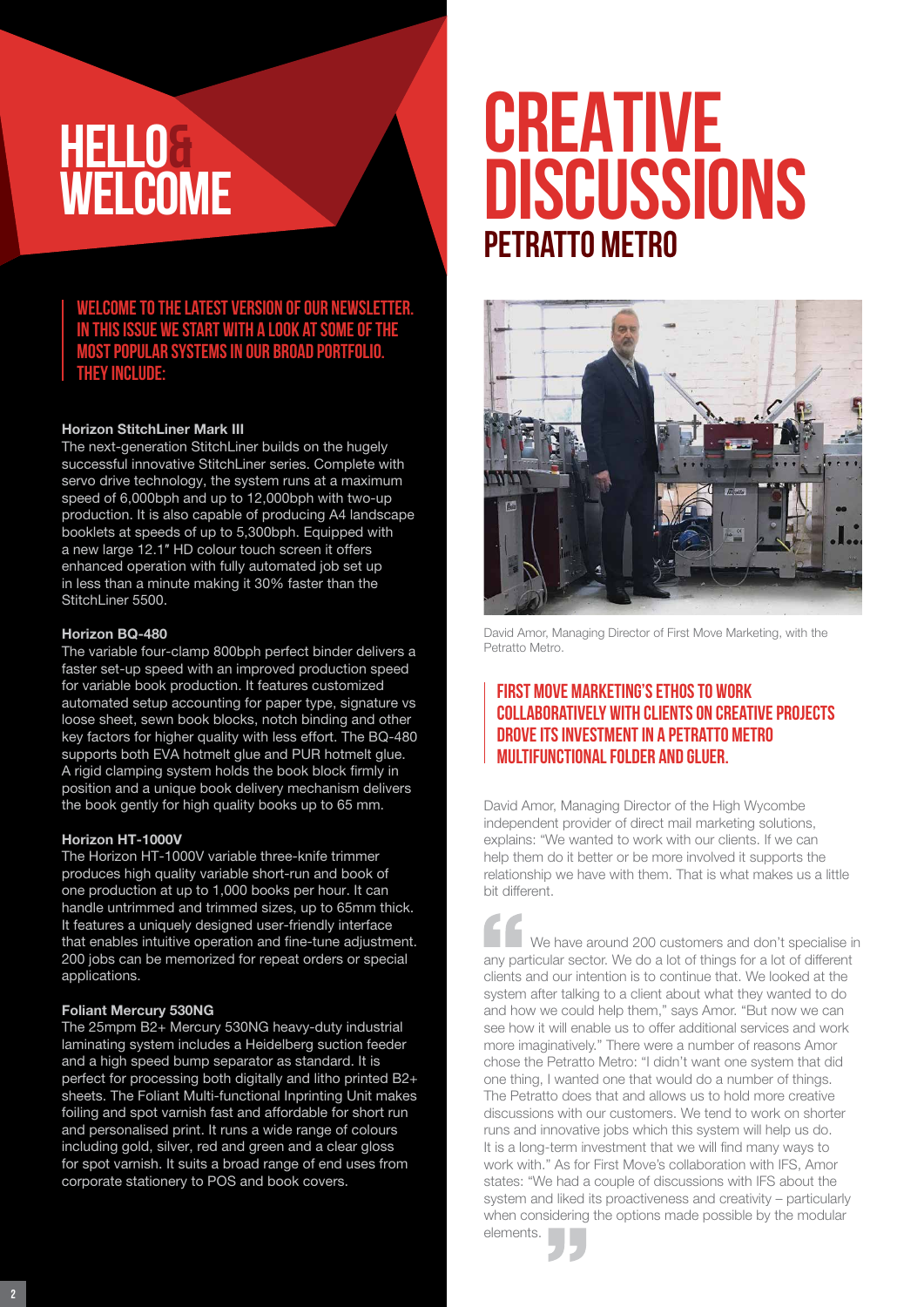## **Horizon AF-406F FAST AND ACCURATE**



Hartgraph Managing Directors Steve Walters and Tony Brooks with the Rachel Peak with the SPF-200A system. Horizon AF-406F.

### Amersham quality-focused commercial print and packaging company Hartgraph, has expanded its folding capabilities with investment in a Horizon AF-406F AUTOMATED FOLDER.

We chose the Horizon AF-406F for a number of reasons," says Steve Walters, joint managing director. "We liked its simplicity of use combined with high accuracy and fast production speed."

The specialist in literature, manuals, book production and packaging runs litho and digital capabilities.Walters explains: "We did look at other options on the market, but we particularly liked the AF-406F's ease of set-up and its simple to operate touch screen with job memory storage. It has really sped up our production and expanded our capacity. It will also help us to move jobs through the building quicker and will enable us to target new work."

"As a result of the increased capacity the system offers, we have already seen the benefits with a streamlined workflow that is more efficient and effective."

As for working with IFS Walters says: "They have been helpful, friendly and efficient.

*It has really sped up our production and expanded our capacity*

### **Horizon CRF-362 and SPF-200A PRODUCTION PARTNER**



### ProCo completed its review of post press operations with investment in a Horizon CRF-362 creaser/folder and a Horizon SPF-200A bookletmaker.

These two new installations at ProCo's Stansted site follow recent investments in a Horizon BQ-270V single clamp perfect binders at both ProCo's Sheffield and Stansted sites. ProCo Production Director Graeme Parry explains the Horizon CRF-362 was needed to handle daily short run folded work for one of ProCo's web to print solutions. He says:

We chose the Horizon CRF-362 for its build quality and operator friendly interface. Also the ongoing service contracts are more reasonable. Its reliability means we can work to tighter deadlines knowing the machine won't let us down."

As for the Horizon SPF-200A bookletmaker he explains: "The SPF-200A with the 3-knife trimmer means work can bypass the guillotine taking one process out which makes it much more efficient reducing any bottlenecks around the guillotines. With the addition of the barcode reader we can now confidently deal with data critical work and get full verification on each booklet that's stitched." As for ProCo's relationship with IFS, Parry states: "Overall in dealing with IFS we have found a great partner that understands our production requirements and the needs and demands of the end client. The kit we have purchased gives fantastic ease of use and great flexibility, underpinned by the reliability which we have come to expect from its product offerings.